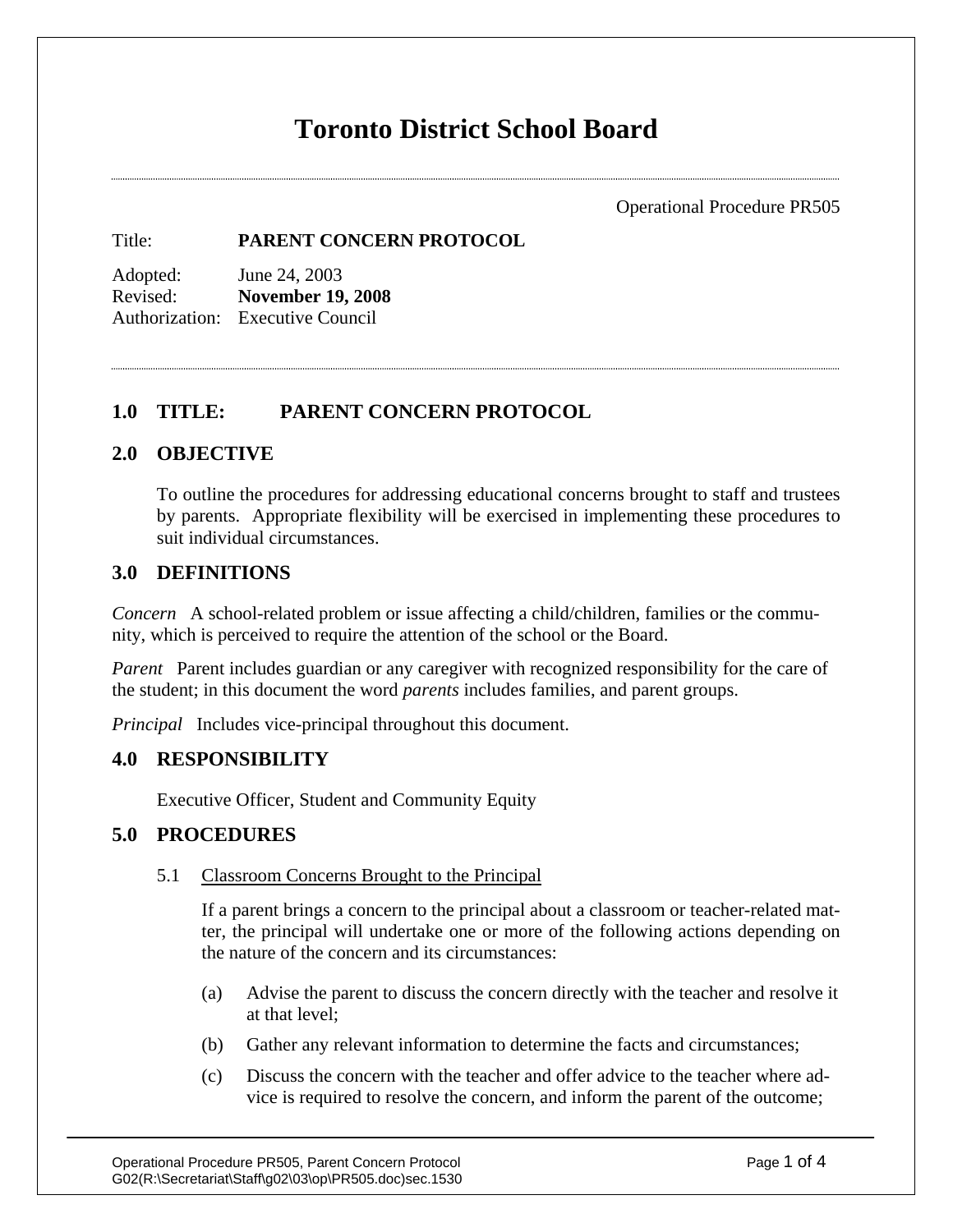- (d) Meet jointly with the teacher and the parent to discuss the concern where the principal determines that such a meeting will resolve the concern;
- (e) Consult with the superintendent of education, other Board staff, or the Board's Legal Services where required, in order to assist in resolving the concern;
- (f) Refer the concern to the superintendent of education if the parent does not agree with the decision of the principal and wishes to appeal to a higher staff authority;
- (g) Where the principal refers the concern to the superintendent of education, the superintendent of education will consult with the principal and parent, make a final decision and communicate the decision to the principal and parent.

### 5.2 School Concerns Brought to the Principal

If a parent brings a concern about a school policy, procedure, activity, event, or situation to the principal, the principal will undertake one or more of the following actions depending on the nature of the concern and its circumstances:

- (a) Contact the parent to discuss and resolve the concern;
- (b) Gather any relevant information to determine the facts and circumstances;
- (c) Consult with the superintendent of education, other Board staff, or the Board's Legal Services where required, in order to assist in resolving the concern;
- (d) Refer the matter for school council discussion and advice where the concern relates to a matter appropriate for school council consideration;
- (e) Refer the concern to the superintendent of education if the parent does not concur with the decision of the principal and wishes to appeal to a higher staff authority;
- (f) Where the principal refers the concern to the superintendent of education, and/or the parent brings the concern directly to the superintendent of education, the superintendent of education will consult with the principal and parent, make a final decision and communicate the decision to the principal and parent;
- (g) Where the parent brings a concern about a policy or program matter which is beyond the scope or jurisdiction of the school to address, the principal advises the parent of the appropriate person(s) to whom such concern should be directed, and assists the parent with the referral where necessary.

#### 5.3 School Concerns Brought to the Superintendent of Education

If a parent brings a classroom, teacher-related, or school concern directly to the superintendent of education for response, the superintendent of education will under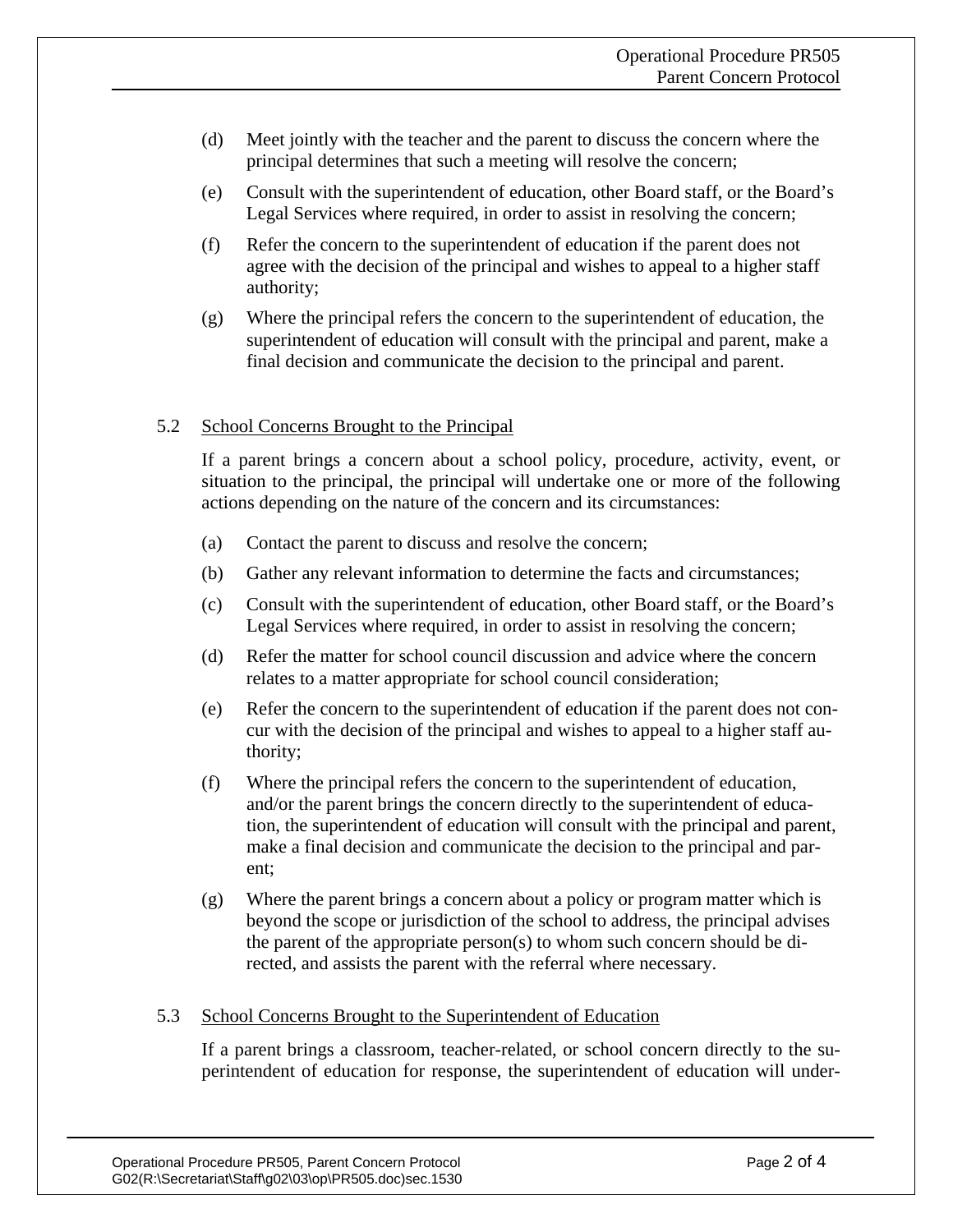take one or more of the following actions, depending on the nature of the concern and its circumstances:

- (a) Refer the parent to the principal where prior discussion with the principal has not taken place, and follow up with the principal on the outcome;
- (b) Gather any relevant information to determine the facts and circumstances;
- (c) Consult with the principal about the concern and advise the principal of options to consider, or make a recommendation to the principal for addressing the concern, and inform the parent of the outcome;
- (d) Make a final decision about the concern in consultation with the principal and inform the parent and principal about the outcome;
- (e) Where the superintendent of education determines that the concern about a particular school or community of schools, require informing and consulting with the Executive Superintendent, or other appropriate central staff, or trustee, the Superintendent of education initiates such communication with those persons;
- (f) Where a parent brings a concern to a central manager or supervisor, the manager or supervisor takes appropriate action if relevant to his/her area, or refers the concern to the appropriate principal, Superintendent of education or other central staff for follow up.

### 5.4 School Concerns Brought to the Director of Education or Chair of the Board

If a parent or parent group brings a concern about a particular school or group of schools directly to the Director of Education or the Chair of the Board, the Director of Education or Chair of the Board refers the matter to the appropriate superintendent(s) of education, central superintendent(s), or local trustee(s) for their attention.

### 5.5 Guidelines for Staff

In addressing parents' concerns staff will strive to:

- (a) Foster a climate of respect and trust which focuses on working towards mutually acceptable solutions;
- (b) Ensure that every parent with a concern has an adequate opportunity to express the concern fully;
- (c) Encourage the parent to address the concern at the level at which the concern is related, except where circumstances warrant otherwise;
- (d) Conduct a process for addressing a concern that is seen to be fair by the parent and by all other parties directly involved in addressing the concern;
- (e) Maintain a written record of the concern(s) where necessary;
- (f) Provide the parent with timely updates, as needed, about the progress made in resolving the concern;